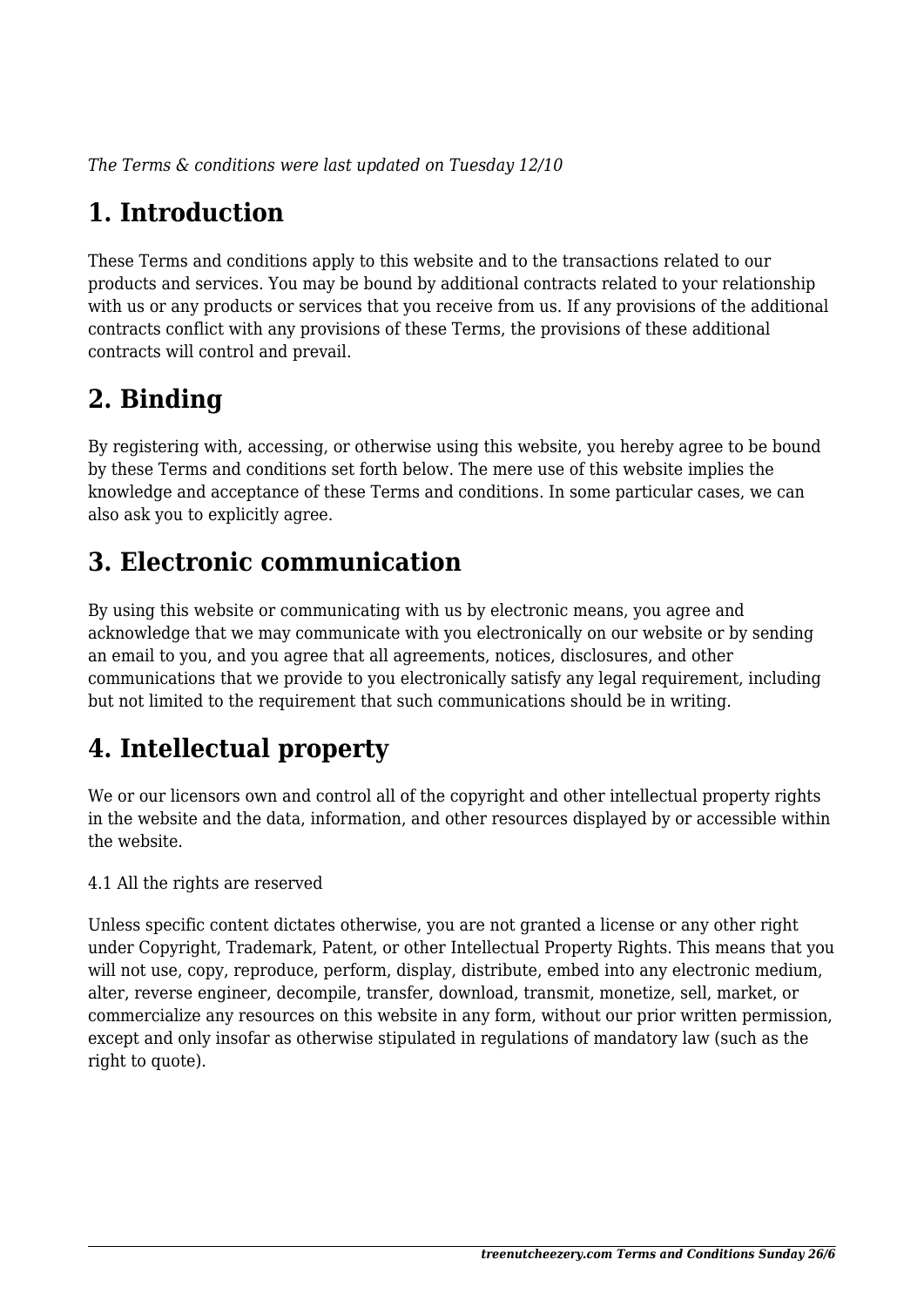# **5. Third-party property**

Our website may include hyperlinks or other references to other party's websites. We do not monitor or review the content of other party's websites which are linked to from this website. Products or services offered by other websites shall be subject to the applicable Terms and Conditions of those third parties. Opinions expressed or material appearing on those websites are not necessarily shared or endorsed by us.

We will not be responsible for any privacy practices or content of these sites. You bear all risks associated with the use of these websites and any related third-party services. We will not accept any responsibility for any loss or damage in whatever manner, however caused, resulting from your disclosure to third parties of personal information.

#### **6. Responsible use**

By visiting our website, you agree to use it only for the purposes intended and as permitted by these Terms, any additional contracts with us, and applicable laws, regulations, and generally accepted online practices and industry guidelines. You must not use our website or services to use, publish or distribute any material which consists of (or is linked to) malicious computer software; use data collected from our website for any direct marketing activity, or conduct any systematic or automated data collection activities on or in relation to our website.

Engaging in any activity that causes, or may cause, damage to the website or that interferes with the performance, availability, or accessibility of the website is strictly prohibited.

## **7. Registration**

You may register for an account with our website. During this process, you may be required to choose a password. You are responsible for maintaining the confidentiality of passwords and account information and agree not to share your passwords, account information, or secured access to our website or services with any other person. You must not allow any other person to use your account to access the website because you are responsible for all activities that occur through the use of your passwords or accounts. You must notify us immediately if you become aware of any disclosure of your password.

After account termination, you will not attempt to register a new account without our permission.

## **8. Refund and Return policy**

#### 8.1 Right of withdrawal

You have the right to withdraw from this contract within 14 days without giving any reason.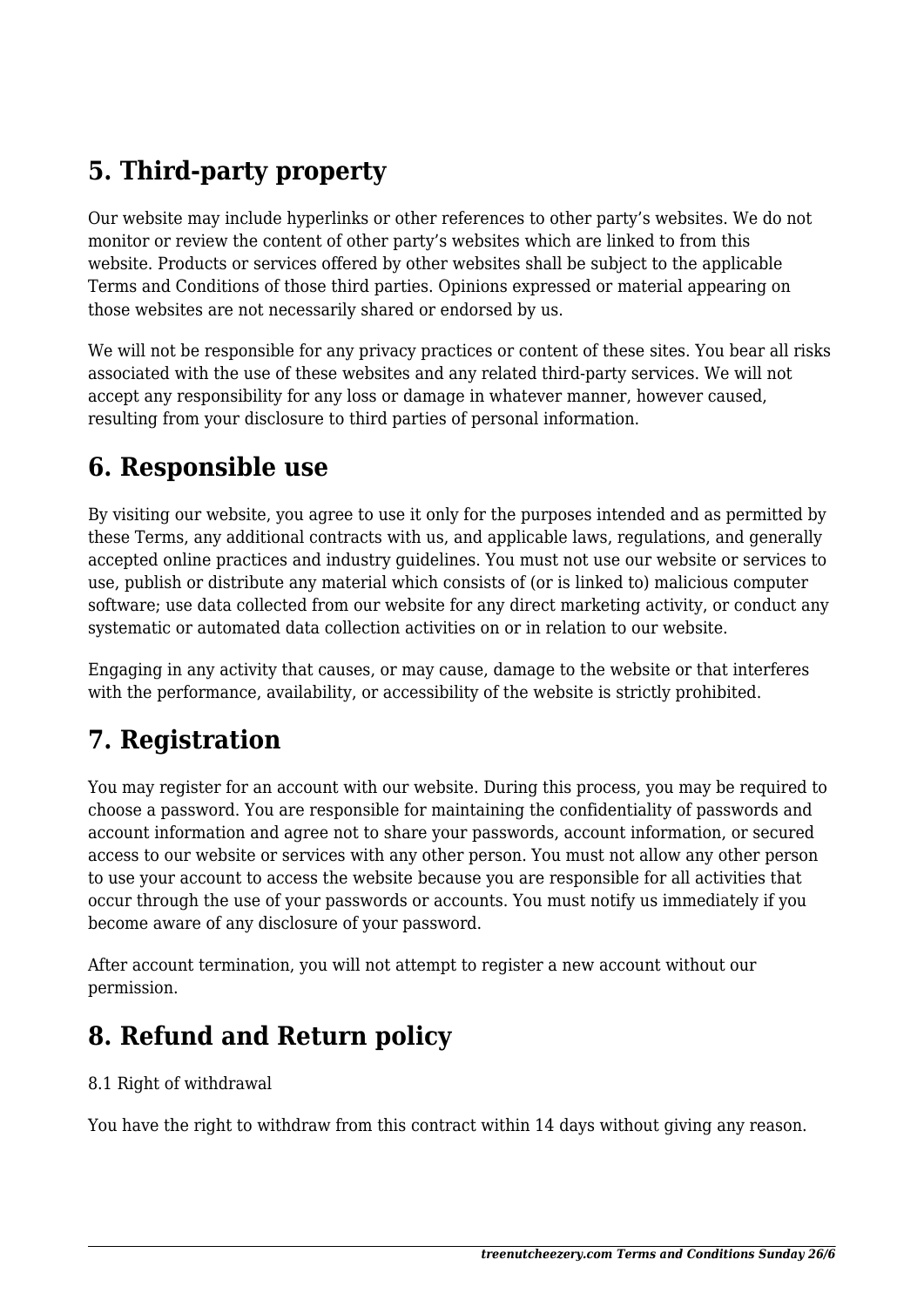The withdrawal period will expire after 14 days from the day on which you acquire, or a thirdparty other than the carrier and indicated by you acquires, physical possession of the goods.

To exercise the right of withdrawal, you must inform us of your decision to withdraw from this contract by an unequivocal statement (for example a letter sent by post, fax, or email). Our contact details can be found below. You may use the attached model [withdrawal form](https://treenutcheezery.com/wp-content/uploads/complianz/withdrawal-forms/withdrawal-form-en.pdf), but it is not obligatory.

You can also electronically fill in and submit the model withdrawal form or any other unequivocal statement on our [website](https://treenutcheezery.com/contact/).

If you use this option, we will communicate to you an acknowledgement of receipt of such a withdrawal on a durable medium (for example by email) without delay.

To meet the withdrawal deadline, it is sufficient for you to send your communication concerning your exercise of the right of withdrawal before the withdrawal period has expired.

#### 8.2 Effects of withdrawal

If you withdraw from this contract, we shall reimburse you all payments received from you, including the costs of delivery (with the exception of the supplementary costs resulting from your choice of a type of delivery other than the least expensive type of standard delivery offered by us), without undue delay and in any event not later than 14 days from the day on which we are informed about your decision to withdraw from this contract. We will carry out such reimbursement using the same means of payment as you used for the initial transaction unless you have expressly agreed otherwise; in any event, you will not incur any fees as a result of such reimbursement.

You shall send back the goods or hand them over to us or a person authorised by us to receive the goods, without undue delay and in any event not later than 14 days from the day on which you communicate your withdrawal from this contract to us. The deadline is met if you send back the goods before the period of 14 days has expired.

We may withhold reimbursement until we have received the goods back or you have supplied evidence of having sent back the goods, whichever is the earliest.

We will bear the cost of returning / collecting the goods.

You are only liable for any diminished value of the goods resulting from the handling other than what is necessary to establish the nature, characteristics, and functioning of the goods.

Please note that there are some legal exceptions to the right to withdraw, and some items can therefore not be returned or exchanged. We will let you know if this applies in your particular case.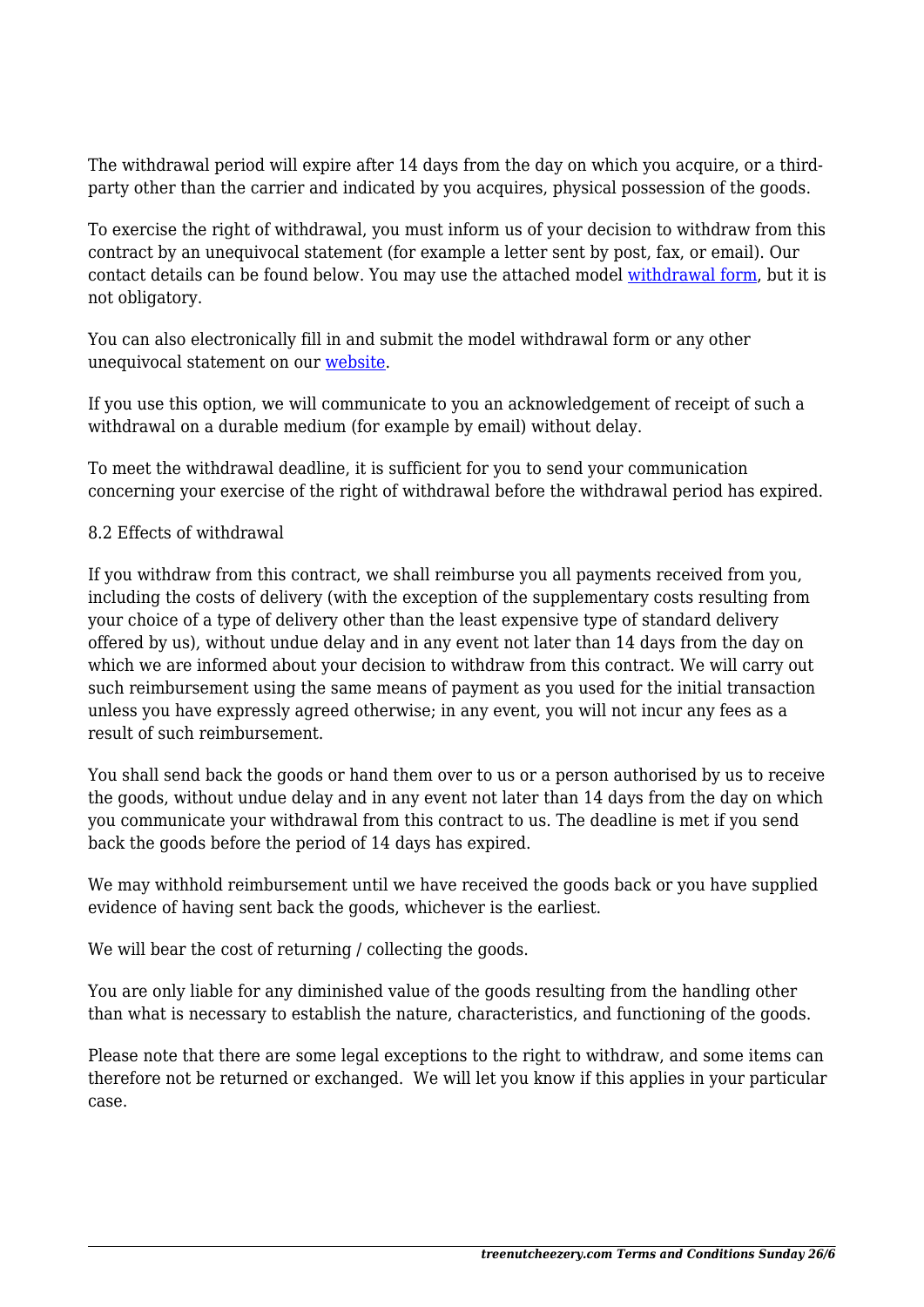## **9. Idea submission**

Do not submit any ideas, inventions, works of authorship, or other information that can be considered your own intellectual property that you would like to present to us unless we have first signed an agreement regarding the intellectual property or a non-disclosure agreement. If you disclose it to us absent such written agreement, you grant to us a worldwide, irrevocable, non-exclusive, royalty-free license to use, reproduce, store, adapt, publish, translate and distribute your content in any existing or future media.

# **10. Termination of use**

We may, in our sole discretion, at any time modify or discontinue access to, temporarily or permanently, the website or any Service thereon. You agree that we will not be liable to you or any third party for any such modification, suspension or discontinuance of your access to, or use of, the website or any content that you may have shared on the website. You will not be entitled to any compensation or other payment, even if certain features, settings, and/or any Content you have contributed or have come to rely on, are permanently lost. You must not circumvent or bypass, or attempt to circumvent or bypass, any access restriction measures on our website.

# **11. Warranties and liability**

Nothing in this section will limit or exclude any warranty implied by law that it would be unlawful to limit or to exclude. This website and all content on the website are provided on an "as is" and "as available" basis and may include inaccuracies or typographical errors. We expressly disclaim all warranties of any kind, whether express or implied, as to the availability, accuracy, or completeness of the Content. We make no warranty that:

- this website or our products or services will meet your requirements;
- this website will be available on an uninterrupted, timely, secure, or error-free basis;
- the quality of any product or service purchased or obtained by you through this website will meet your expectations.

Nothing on this website constitutes or is meant to constitute, legal, financial or medical advice of any kind. If you require advice you should consult an appropriate professional.

The following provisions of this section will apply to the maximum extent permitted by applicable law and will not limit or exclude our liability in respect of any matter which it would be unlawful or illegal for us to limit or to exclude our liability. In no event will we be liable for any direct or indirect damages (including any damages for loss of profits or revenue, loss or corruption of data, software or database, or loss of or harm to property or data) incurred by you or any third party, arising from your access to, or use of, our website.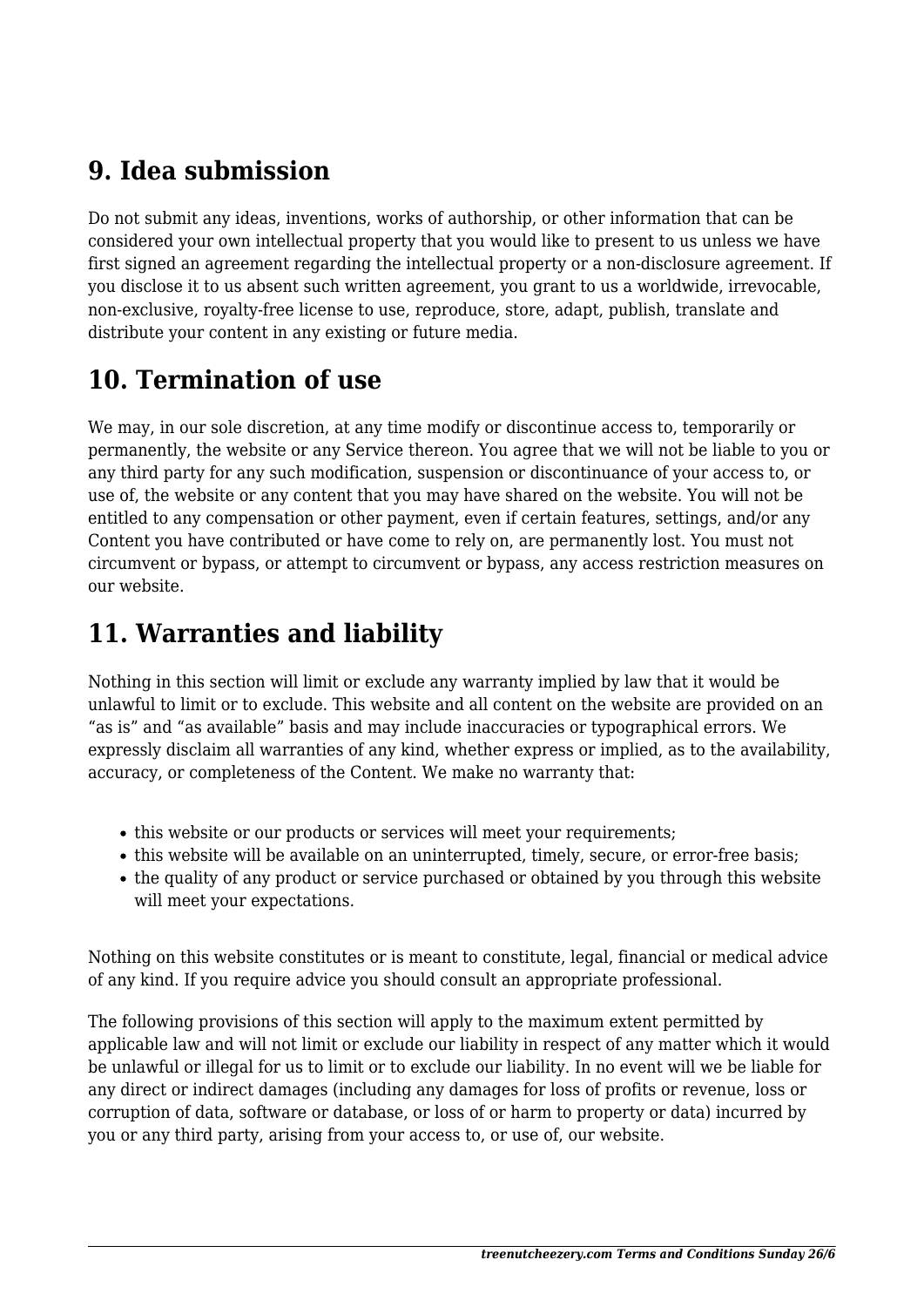Except to the extent any additional contract expressly states otherwise, our maximum liability to you for all damages arising out of or related to the website or any products and services marketed or sold through the website, regardless of the form of legal action that imposes liability (whether in contract, equity, negligence, intended conduct, tort or otherwise) will be limited to the total price that you paid to us to purchase such products or services or use the website. Such limit will apply in the aggregate to all of your claims, actions and causes of action of every kind and nature.

## **12. Privacy**

To access our website and/or services, you may be required to provide certain information about yourself as part of the registration process. You agree that any information you provide will always be accurate, correct, and up to date.

We take your personal data seriously and are committed to protecting your privacy. We will not use your email address for unsolicited mail. Any emails sent by us to you will only be in connection with the provision of agreed products or services.

We have developed a policy to address any privacy concerns you may have. For more information, please see our [Privacy Statement](https://treenutcheezery.com/wpautoterms/privacy-policy/) and our Cookie Policy.

## **13. Export restrictions / Legal compliance**

Access to the website from territories or countries where the Content or purchase of the products or Services sold on the website is illegal is prohibited. You may not use this website in violation of export laws and regulations of Indonesia.

## **14. Assignment**

You may not assign, transfer or sub-contract any of your rights and/or obligations under these Terms and conditions, in whole or in part, to any third party without our prior written consent. Any purported assignment in violation of this Section will be null and void.

# **15. Breaches of these Terms and conditions**

Without prejudice to our other rights under these Terms and Conditions, if you breach these Terms and Conditions in any way, we may take such action as we deem appropriate to deal with the breach, including temporarily or permanently suspending your access to the website, contacting your internet service provider to request that they block your access to the website, and/or commence legal action against you.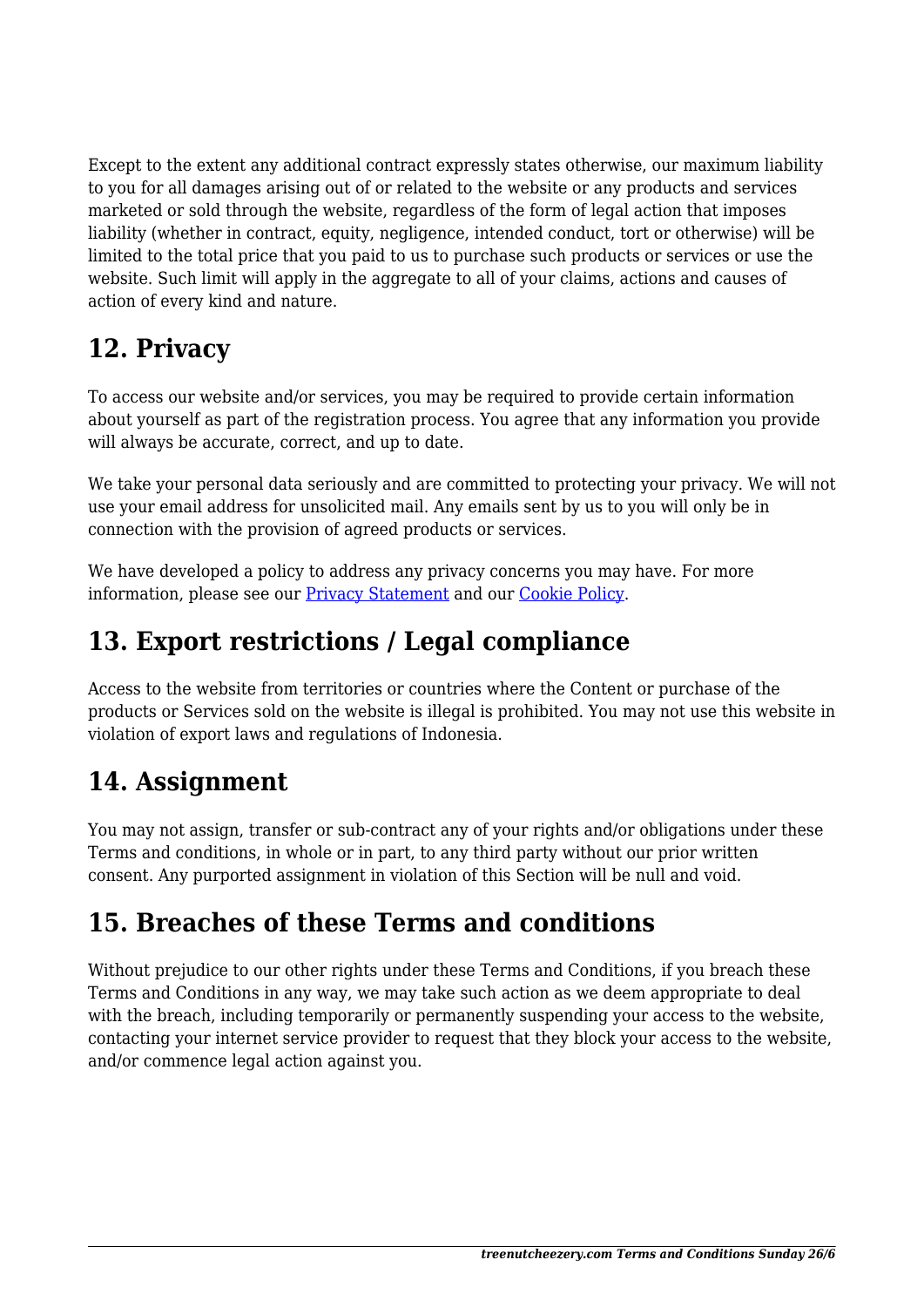# **16. Indemnification**

You agree to indemnify, defend and hold us harmless, from and against any and all claims, liabilities, damages, losses and expenses, relating to your violation of these Terms and conditions, and applicable laws, including intellectual property rights and privacy rights. You will promptly reimburse us for our damages, losses, costs and expenses relating to or arising out of such claims.

#### **17. Waiver**

Failure to enforce any of the provisions set out in these Terms and Conditions and any Agreement, or failure to exercise any option to terminate, shall not be construed as waiver of such provisions and shall not affect the validity of these Terms and Conditions or of any Agreement or any part thereof, or the right thereafter to enforce each and every provision.

## **18. Language**

These Terms and Conditions will be interpreted and construed exclusively in English. All notices and correspondence will be written exclusively in that language.

#### **19. Entire agreement**

These Terms and Conditions, together with our *[privacy statement](https://treenutcheezery.com/wpautoterms/privacy-policy/)* and *cookie policy*, constitute the entire agreement between you and PT Makanan Vegan Maju in relation to your use of this website.

# **20. Updating of these Terms and conditions**

We may update these Terms and Conditions from time to time. It is your obligation to periodically check these Terms and Conditions for changes or updates. The date provided at the beginning of these Terms and Conditions is the latest revision date. Changes to these Terms and Conditions will become effective upon such changes being posted to this website. Your continued use of this website following the posting of changes or updates will be considered notice of your acceptance to abide by and be bound by these Terms and Conditions.

# **21. Choice of Law and Jurisdiction**

These Terms and Conditions shall be governed by the laws of Indonesia. Any disputes relating to these Terms and Conditions shall be subject to the jurisdiction of the courts of Indonesia. If any part or provision of these Terms and Conditions is found by a court or other authority to be invalid and/or unenforceable under applicable law, such part or provision will be modified, deleted and/or enforced to the maximum extent permissible so as to give effect to the intent of these Terms and Conditions. The other provisions will not be affected.